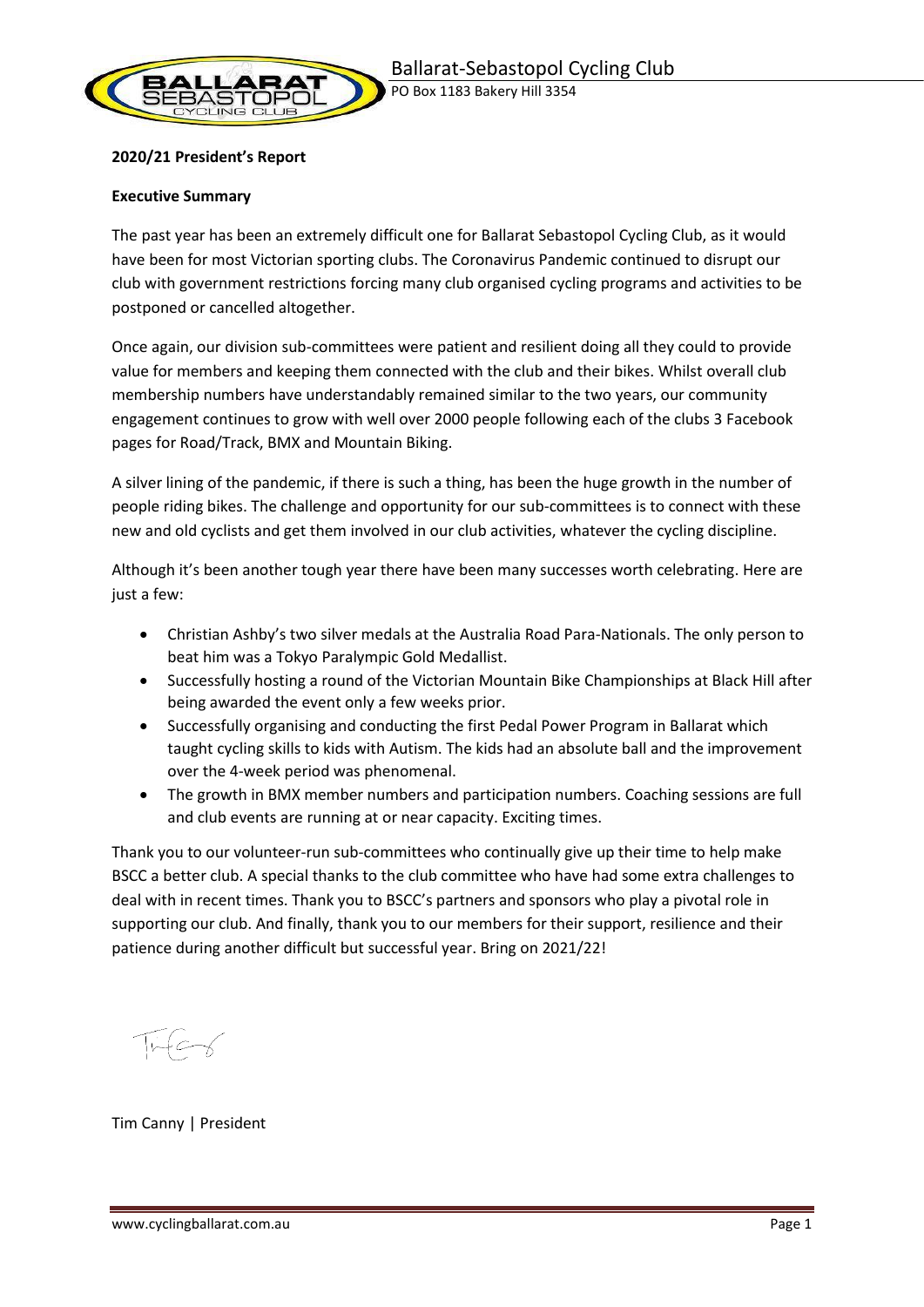

### **Road Division Summary**

Due to Covid related government restrictions, there was no road racing in the spring of 2020. The first road races after the lengthy break were in fact, the AusCycling Road National Championships in the first week of February. BSCC had a number of outstanding results. Nicholas White came agonisingly close to being crowned National Road Champion when he finished 4<sup>th</sup> in the final sprint in Buninyong. His brother Liam was not far behind in 19<sup>th</sup>. Christian Ashby collected a silver medal in both the individual time trial and the road race Para-National Championships C2 category. The only person to beat him was the 2021 Tokyo Paralympics gold medallist. A truly remarkable result.

After months of preparation, our club hosted our first Power to Pedal Program which is all about teaching kids with Autism how to ride a bike. We had 19 kids register for the program, all of whom had varying levels of competency. Club coaches Damien Keirl and Chris Liston along with their assistants Felicity Liston and Hugo Tolliday connected with the kids brilliantly resulting in some incredible improvements over the 4-week program. Following its success, the club has been invited to host another program next year which we have decided to commit to.

Our ever-popular crits made their long-awaited return in February on our slightly altered circuit in Victoria Park. Participation numbers in the free junior skills sessions averaged 25 kids every week which was our highest number in many years if not ever.

Open crit racing was conducted across two sessions again so that numbers on the track at one time were lower and racing was safer. We had a cap of 15 riders per grade and B and C grade would hit that cap most weeks. Unfortunately, rider numbers in A and D grade were often quite low and this will be something our sub-committee will address for the approaching season. After no championship was held in 2020, the 2021 Club Crit Championship took place in March and was suitably won by Liam White.

We managed to organise and hold a small number of road races from February to May this year. The Brookman made a return to the calendar but this time it was raced in Linton. In an exciting race, new member Richard Younger, took out the trophy event winning first and fastest time.

Two rounds of the Tri-Series against Colac and Geelong Cycling Clubs took place in May. The third and final round is due to take place in Colac in December. Ballarat holds a very handy lead after dominating most race categories at the Meredith and Linton races.

Another highly successful Zwift Race Series was organised to keep everyone connected, active and fit through winter and lockdown. Steven Crowe has been an instrumental inclusion onto the subcommittee with his marketing and design background assisting us to connect with Ballarat cyclists in a more effective way.

Sadly, the Fred Icke Road Race was postponed to November due to covid and looks likely not to go ahead in 2021. Likewise, our club championships.

Whilst it has been another very difficult year, we believe that the road division of our club is still in a strong position. Our sub-committee continues to be committed to organising successful road cycling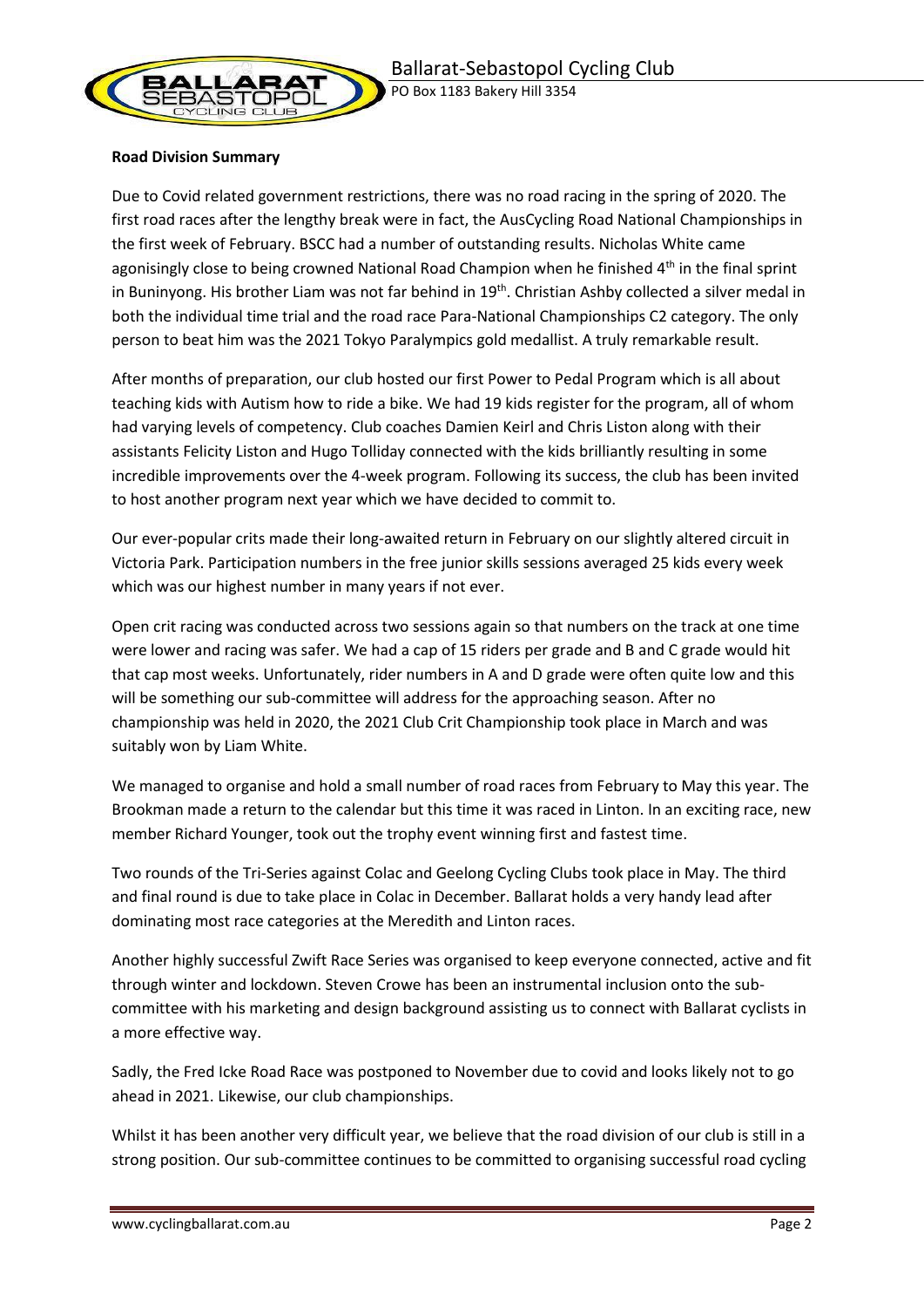

PO Box 1183 Bakery Hill 3354

programs and races that are attractive, safe and enjoyable. We're excited about what lies ahead in 2022.

## **Mountain Bike Division Summary**

The MTB division was able to hold a range of events during a pandemic interrupted year. The two highlight events were the Victorian Mountain Bike Championship Series and the 2021 instalment of the Ballarat Cycle Challenge. The club hosted a round of the Vic Champ Series at Black Hill in December 2020 with XCO format and separate category waves enabling free flowing racing on the cross-country super loop. Perfect weather and mint trail conditions saw around 120 competitors fight it out on a brutal course with fast descents and a lot of work to get back to the top. Thanks to all the Ballarat MTB club crew that volunteered and marshalled.

The club again provided assistance to the Fiona Elsey Cycle Classic - an event which raises funds for cancer research. Our volunteers supported their Fat Tyre Challenge option and included route marking, safety and logistics. This event was rescheduled from February to March due to lockdown uncertainty but was a successful fundraiser for FECRI and enjoyed by its participants.

The club was able to sneak in a handful of senior criteriums during the daylight savings period around restrictions including two races at Andrew's private trail network in Buninyong, Black Hill, Woowookarung Regional Park, Bodens Water Race and RACV Creswick.

The club is keen to develop our junior program for boys and girls, and continues to support the dirt critters program in conjunction with Club MUD and VOGA Cycle Club. The pandemic disrupted the regular season however, plans are underway to build on this program over the coming year.

Women's social group The Dirt Girls held a number of social rides in its regular first Saturday of the month timeslot. The group is all about fun, encouragement and inclusivity.

The MTB sub-committee have also been liaising with Parks Victoria regarding Woowookarung master planning, with PV advising of future trail closures in the Woowookarung Regional Park (previously Canadian State Forest). These trails are much loved by the wider Ballarat community and this announcement has caused much anxiety within the user groups. The BSCC MTB Division continues to advocate for an open consultation process. The club has a solid history of working with land managers, including proactively holding trail maintenance working bees and facilitating trail care education.

### **BMX Division Summary**

The BMX Division managed to hold quite a number of programs and events between lockdowns over the past 12 months. The Eureka Series club event was extremely successful even though many races had to be postponed and rescheduled due to Covid restrictions. Feedback from riders was very positive as trophies were awarded to the top 3 riders in all categories.